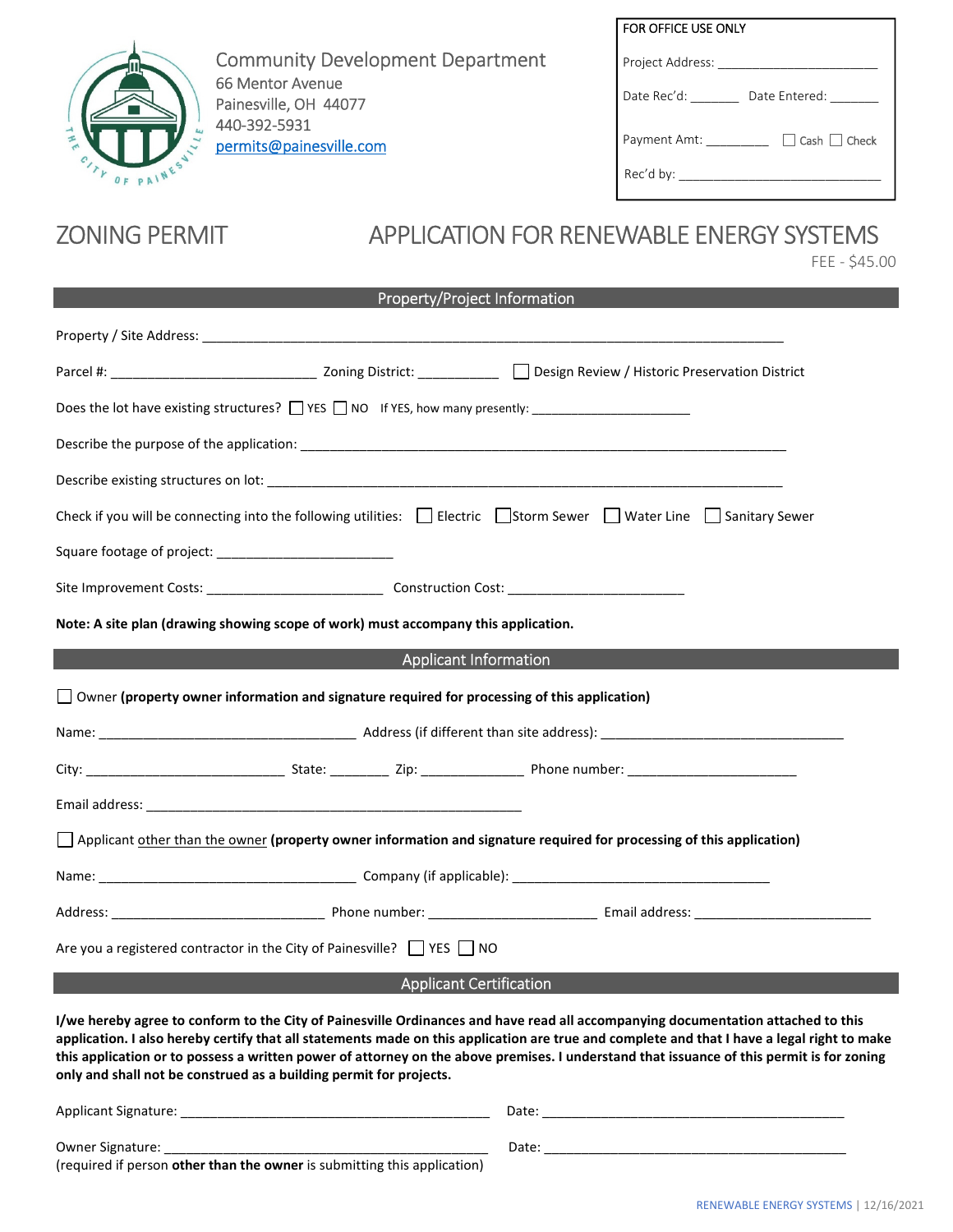

Community Development Department 66 Mentor Avenue Painesville, OH 44077 440-392-5931 permits@painesville.com

# RENEWABLE ENERGY SYSTEMS

*By signing this application, I agree to comply with the City of Painesville Ordinances. Please note: Making application for this permit/ certificate entitles Painesville Inspectors complete access to the property to conduct all necessary inspections. A site plan shall be submitted and the review procedure shall ensure development complies with the standards of the Unified Development Code (UDC) . Issuance of a Certificate of Compliance (Zoning Permit) shall not be construed as a building permit for projects.* 

# **Application Requirements.**

In addition to the application requirements set forth in Section 1111.03 (See Pages 3-5), an application for a renewable energy system shall include:

- (1) The manufacturer's specifications.
- (2) Complete architectural and engineering drawings, adequately scaled and dimensioned depicting the location, installation, mounting, anchorage details, appearance on the building and details for wiring and connections, and battery storage system details.
- (3) Details for battery storage systems regarding:
	- A. Location of equipment
	- B. Ventilation
	- C. Containment
	- D. Supporting structures for batteries and equipment
	- E. Electrical system, devices and wiring
- (4) Evidence that the proposed system has been reviewed by the City of Painesville Bureau of Fire Prevention and its findings and recommendations are submitted with the application.
- (5) Evidence that the City of Painesville Municipal Electric Department approves the applicant's intent to install an interconnected customer-owned system and that such system is in accordance with the *City of Painesville Electric Department Renewable Electric Generation Policy*.
- (6) Verification that the installer has the necessary professional training, North American Board of Certified Energy Practitioners (NABCEP) certification and licensure and insurance as may be required for the installation of renewable energy systems.
- (7) Certification by a licensed structural engineer that the roof of the building is designed to handle all structural loads including those imposed by the proposed renewable system.
- (8) A description of the location and type of any required screening.
- (9) A description of emergency and normal shutdown procedures and location of electrical disconnection switch.
- (10) Payment of the fee as required by Section 1105.05.

# **General Requirements**. **Design Review Board Hearings: 2nd Thursday of the Month**

- (1) Renewable energy systems shall be permitted as accessory to a main use or building located on the same lot or parcel. Such facilities shall be designed, installed, or constructed to provide electrical power to serve only the main use or building to which they are accessory.
- (2) **The Design Review Board shall review renewable energy systems applications** for compliance with the Building Code, general design standards, and design standards established in this Unified Development Code.
- (3) Renewable energy systems shall not be visible from any street or sidewalk at the front elevation of the property; provided however, that the Design Review Board may approve the placement of renewable energy systems in roof locations that are visible from any street or sidewalk, when the applicant has demonstrated to the Design Review Board that:
	- a. The alternative location is necessary to optimize system functionality;
	- b. The proposed system(s) and their location(s) are designed to minimize any adverse impacts to the neighborhood; and/or,
	- c. The size and location of any structure is the minimum necessary to serve the needs of the building(s) on the property.
- (4) When locating renewable energy systems, it is the property owner's responsibility to consider current and future development, growth of trees and vegetation, and other obstructions that might interfere with solar access. Nothing in this section shall prohibit the owner of the renewable energy system from requesting or obtaining a renewable energy system access easement from any person.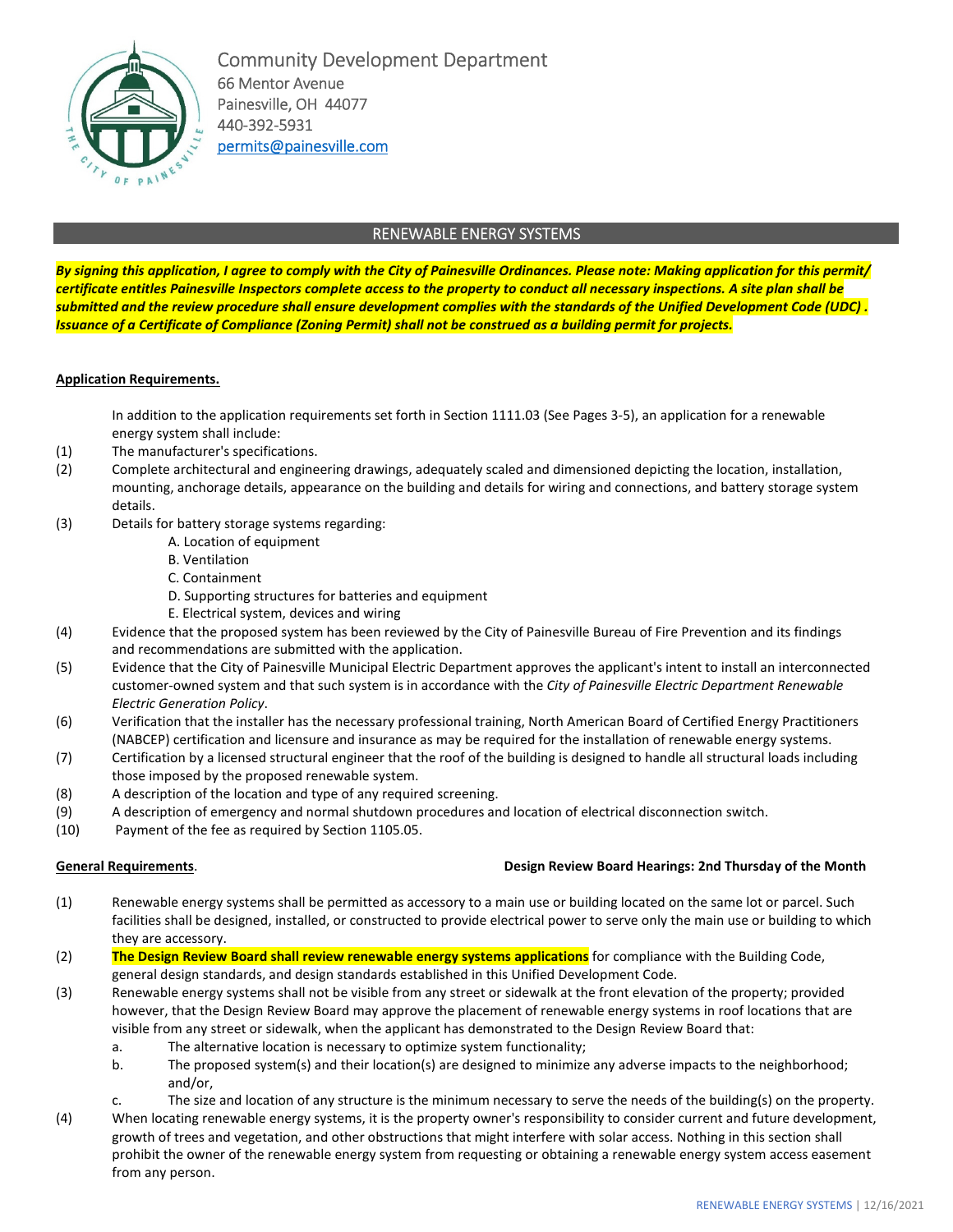- (5) Accessory components shall be located either within a building, or within a screened enclosure behind the main building, or are hidden from view behind the parapet wall of buildings with flat roofs.
- (6) Renewable energy systems shall be properly maintained at all times in compliance with all manufacturers' specifications. The applicant shall provide the city reasonable access to inspect the renewable energy system in accordance with the City of Painesville Electric Department Renewable Electric Generation Policy.

# **Solar Energy System.**

- (1) Solar panels shall be placed on the roof of a building in accordance with the following:
	- A. Solar panels shall not be visible from any street or sidewalk at the front elevation of the property unless approved in accordance with procedures set forth in subsection (d) herein.
		- B. Solar panels shall not extend beyond the edge of the roof.
		- C. For pitched roofs (sloped in excess of three (3) inches per foot), solar panels shall be placed parallel to the plane of pitched roof and shall be ten (10) inches or less above the surface of the roof when measured to the top of the solar panel.
		- D. For low slope (pitches less than three (3) inches per foot) and flat roofs, the Design Review Board may approve solar panels of alternative heights and configurations as appropriate for such roof.
		- E. Solar energy access easements shall be in compliance with Ohio R.C. 5301.63 which sets forth the requirements for such access. In order to ensure adequate access of solar energy collection devices to sunlight, any person may grant a solar access easement. Such easements shall be in writing and subject to the same conveyance and recording requirements as other easements. Any instrument creating a solar easement shall be recorded in the Lake County Recorder's Office.
		- F. Solar panels and related equipment shall be located, oriented or screened and constructed of such material to prevent to the fullest extent practicable glare from solar panels to not be directed at any other person, building or public right of way.
		- G. Solar panels shall be uniform in appearance and color, and to the extent practicable, match the design and color of the roof on which the panels will be placed.

# **Abandonment.**

Upon abandonment, the owner shall physically remove the renewable energy system within sixty days from the date of abandonment. "Physically remove" shall include, but not be limited to:

- (1) Removal of the renewable energy system and related above grade structures.
- (2) Restoration of the location of the renewable energy system to its prior condition.

# **Authority of the Planning Commission.**

In order to include new market developments and innovations in renewable energy systems that may be developed after the passage of this section, the Planning Commission shall review applications for renewable energy systems not specifically listed in this section as a Conditional Use as regulated by Section 1111.08 and by applying or modifying the regulations of this section as applicable. The provisions of this Section 1119.18 do not prohibit Solar arrays, Solar cells or a Solar energy system that are installed in the City on the date of the passage of this Ordinance but any future modifications to existing Solar arrays, Solar cells or a Solar energy system must comply with the provisions of this Ordinance. Repairs and maintenance of an existing Solar array, Solar cell or a solar energy system do not constitute a modification of such an array, cell or system.

# **1111.03 GENERAL APPLICATION REQUIREMENTS.**

The requirements of this section shall apply to all applications and procedures subject to development review under this Code.

(a) **Authority to File Applications.** Unless otherwise specified in this Code, development review applications may be initiated by any person, firm or corporation owning or leasing land that is subject of the application. If the applicant is not the owner of the land, the owner shall sign and be made a party to the application.

(b) **Application Forms.** Applications required under this Code shall be submitted on the forms made available by the Administrator. Applications shall be signed by the applicant and submitted along with seven paper copies and one electronic copy, unless otherwise required by the Administrator.

(c) **Site Plans and Drawings.** Site plans shall be prepared by persons professionally qualified to prepare such plans and include the following:

- (1) Site plans shall be clearly and accurately drawn to scale not smaller than one inch equals 20 feet except for larger sites when, at the discretion of the Administrator, a smaller scale will better reflect the appropriate site characteristics, but in no case shall the scale be smaller than one inch equals 50 feet. Site plans shall show all dimensions that are essential to evidence conformance with the requirements of the City Codified Ordinances as well as the standards prescribed herein.
- (2) Location by lot number, subdivision, section, range and township or other surveys. (3) Names, addresses and phone numbers of the owner, developer and registered professional engineer, registered architect or registered surveyor and appropriate registration numbers and seals.
- (4) Date of survey.

(5) Scale of the plan; north arrow.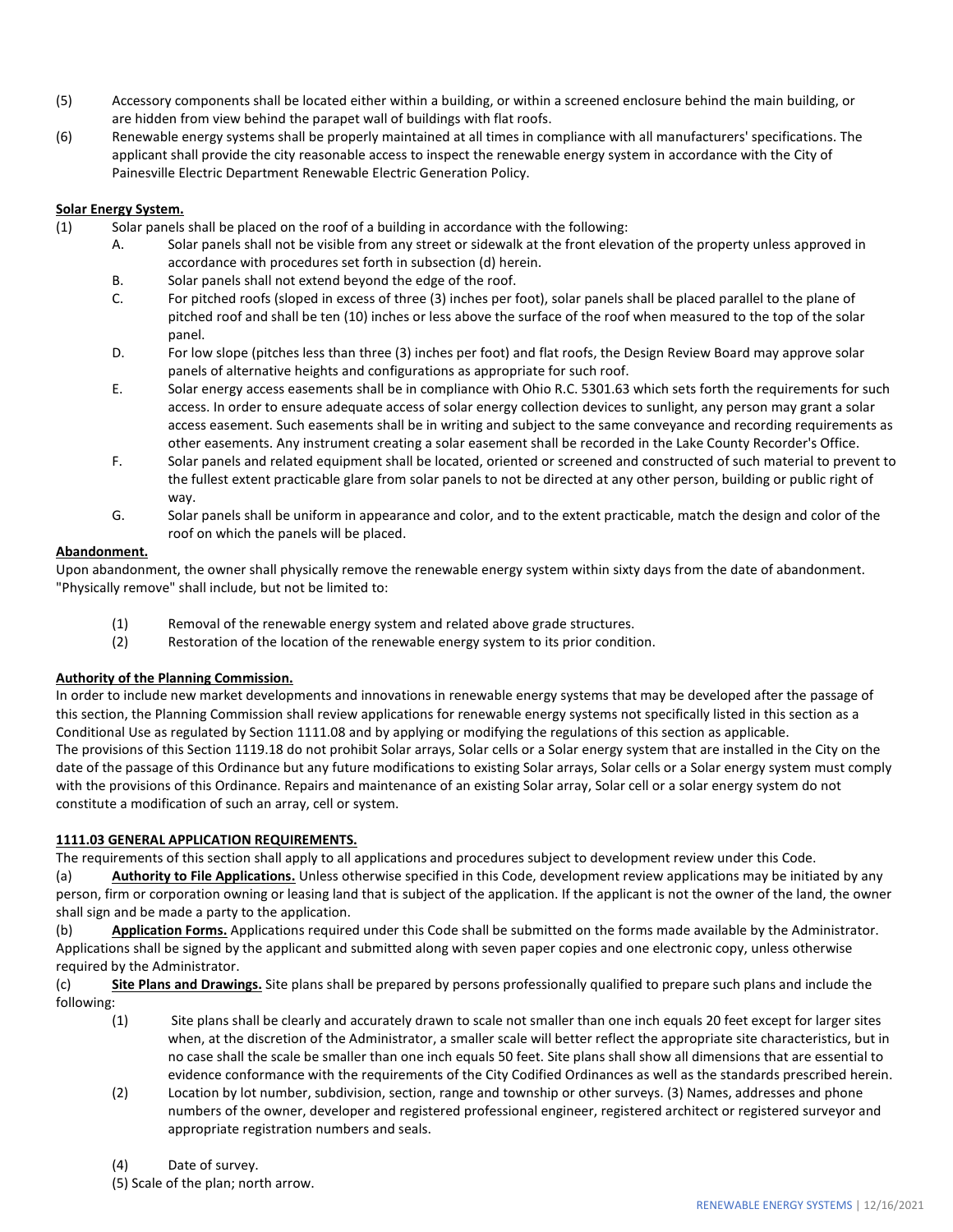- (6) Boundaries of the lot and its dimensions.
- (7) Names of the adjacent owners.
- (8) Locations, widths and names of existing streets, railroad rights-of-way, easements, parks, permanent buildings and corporation and township lines.
- (9) Location of natural features including existing watercourses, wetlands and flood areas within and adjacent to the subject property for a minimum distance of 200 feet.
- (10) Flood plain limits when a property or development is located in a flood hazard area as delineated by the Flood Insurance Rate Map for the City of Painesville.
- (11) Zoning classification of the property and adjoining properties and a description of the proposed zoning changes, if any.
- (12) Grading plan to include existing elevations and proposed final elevations (all elevations USGS Datum).
- (13) Existing sewers, water lines, culverts and other underground structures, and power transmission poles and lines, within and adjacent to the subject property.
- (14) Location and widths of proposed easements.
- (15) The location and dimensions of any proposed lots to be platted.
- (16) Location and approximate dimensions, including height, of main and accessory buildings with the existing and intended use of each building or structure or part thereof.
- (17) Building setback lines with dimensions.
- (18) Buildings and uses to be demolished or eliminated, if any.
- (19) Statistical data on all relevant characteristics of the plans, including, as minimum, the type and number of dwelling units, parking areas, open space, the type of business or industry, and the total gross and net acreage involved.
- (20) Vehicular traffic and pedestrian circulation features within and without the site.
- (21) The location and dimensions of all off-street parking areas, including the location, dimensions and approximate grade of proposed off-street parking and loading areas, alleys, pedestrian walks, streets and the points of vehicular ingress and egress to the development.
- (22) The location, dimensions and proposed uses of all on-site recreation areas.
- (23) Locational maps indicating the relationship of the sites to the surrounding land areas.
- (24) Locations, sizes, and screening where applicable, of all required municipal utilities and improvements. Utilities and improvements required shall be sized and constructed in accordance with Chapter 1137, the City of Painesville Construction and Material Specifications and the City of Painesville Standards. Further, all commercial and industrial establishments, mercantile, educational and institutional occupancy, places of assembly, hotel, multi-family dwellings shall show on their plans placement of hydrants and main sizes shall be in accordance with Chapter 939 of the Codified Ordinances of the City of Painesville. Utility connections shall be located so as to have minimum impact on the appearance, design or architectural styles of the site.
- (25) Location of existing and proposed fire lanes as established by the Fire Chief.
- (26) Provisions for refuse disposal and/or removal including the method of screening. Refuse areas shall be screened so as not to be visible from off the site.
- (27) Landscape details including the location, height, number and type of plant material to be installed on the site as well as the location, type and maintenance provisions for any and all required buffers.
- (28) Location, type and height of proposed outdoor lighting.
- (29) Anticipated development phasing and scheduling.
- (30) Proposed and existing signs, shown in accordance with the application requirements of Chapter 1129.
- (31) The Administrator may waive any of the above requirements that are determined to be inapplicable in specific instances.

# **(d) Complete Application Determination.**

- (1) Upon determination that a complete submittal has been made, the Administrator shall declare the application to be officially filed and shall process the application in accordance with the procedures and timelines set forth in this Code.
- (2) If an application is determined to be incomplete, the Administrator shall provide written notice to the applicant along with an explanation of the application's deficiencies. No further processing of an incomplete application shall occur until the deficiencies are corrected and the Administrator determines that the application is complete.
- (3) If the applicant fails to correct all deficiencies and submit a complete application within 60 days of the notice provided by the Administrator, the incomplete application shall be deemed withdrawn and all fees forfeited. A new application and fee shall be required for reconsideration.

(4) If any false or misleading information is submitted or supplied by an applicant on an application, that application shall be deemed incomplete.